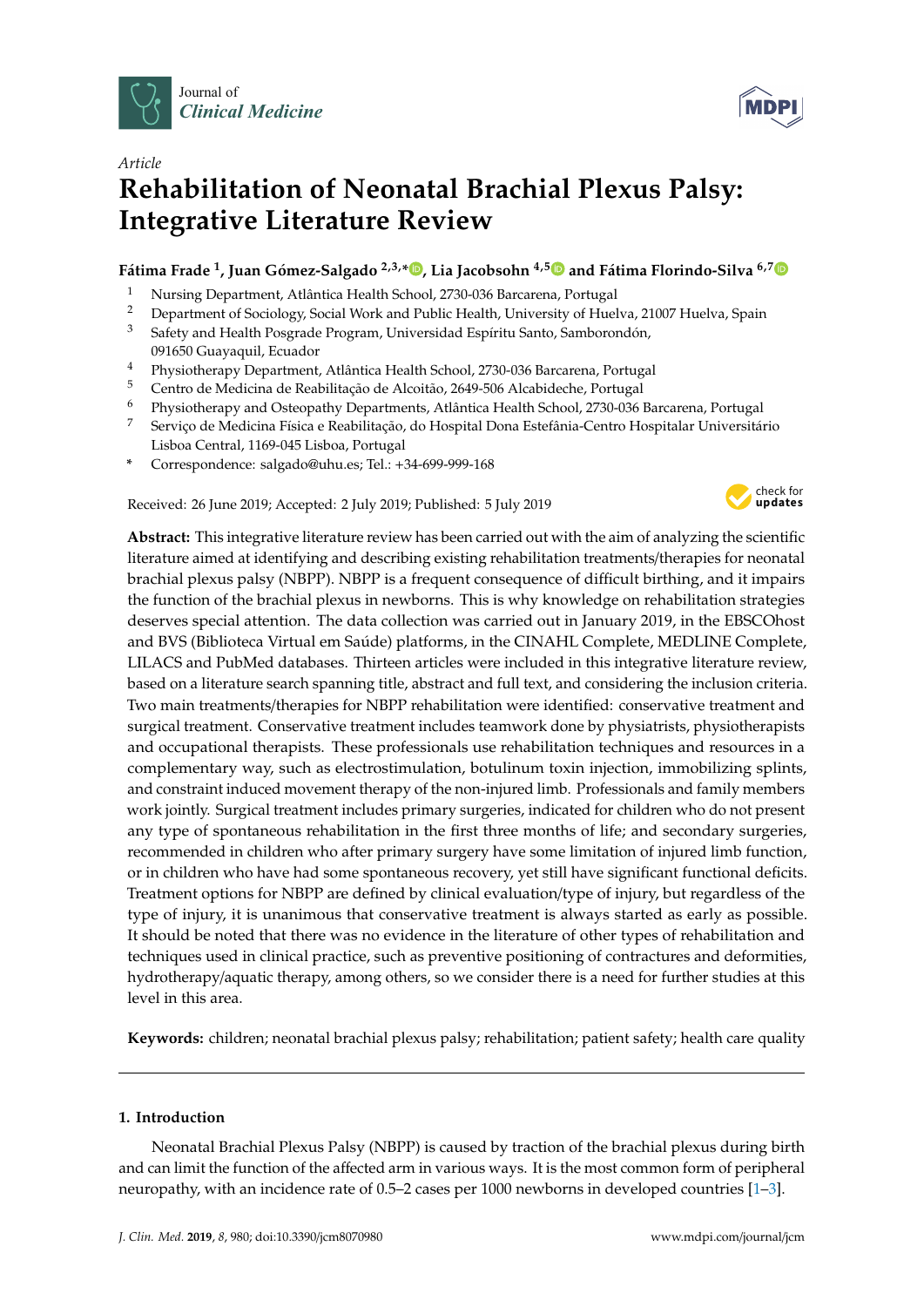The causes associated with NBPP are macrosomia, breech/pelvic birth, diabetes in pregnancy, shoulder dystocia, small stature/cephalopelvic disproportion, primiparity, or a prolonged expulsion phase [\[4](#page-9-2)[,5\]](#page-9-3).

The clinical classification of NBPP is based on body structures, namely the complex of nerves that controls the affected finger, hand, arm, and shoulder muscles. In this sense, brachial plexus lesions are classified as "severing of the upper trunk" when the affected nerves are C5 and C6; "severing of the middle trunk" when the affected nerve is C7; and "severing of the lower trunk" when the affected nerves are C8 and T1. Finally, complete severing is considered when affecting C5–T1 nerves [\[6\]](#page-10-0).

NBPP, in addition to being classified by considering the affected nerve roots, is also categorized according to the degree of lesion that affects the nerve and also to the function of the injured limb. According to the degree of lesion of the nerve, we can describe preganglionic and postganglionic avulsion injury (tearing near the dorsal root ganglion o near the spinal cord at an intraforaminal level, and tearing of the postganglionic nerve distant from the dorsal root ganglion and the spinal cord, respectively); neurotmesis lesion, also considered to be a severe injury of the nerve as there is a complete tearing of the axon and the connective tissue [\[7,](#page-10-1)[8\]](#page-10-2); axonotmesis lesion, when there is an anatomic interruption of the axon but with no interruption or partial interruption of the connective tissue and the myelin; and, finally, stretching neuropraxic lesion without nerve rupture, implying a momentaneous physiological blockage of the nerve-axon connection, with spontaneous recovery. We must also consider neuroma lesion, which implies an interference of the injured nerve scar tissue that, when healing, does not allow the nervous impulse to the muscle.

Also termed Duchenne-Erb syndrome, upper brachial plexus palsy (C5–C6) is characterized by impaired abduction and external rotation of the shoulder and elbow flexion, while hand function is preserved. Also known as Dejerine-Klumpke syndrome, lower brachial plexus palsy (C7–T1) impairs hand and wrist function. In the case of a complete brachial plexus palsy (C5–T1), the function of the entire arm is impaired, presenting with a completely flaccid arm without sensitivity, and sometimes with ocular impairment. This combination of symptoms is known as Horner's Syndrome [\[9–](#page-10-3)[13\]](#page-10-4).

With NBPP, prognosis and outcomes depend on the extent of the injury. The rehabilitation options depend on the type of injury and the regeneration evidenced by spontaneous recovery of the affected limb [\[12\]](#page-10-5).

Rehabilitation treatment for neonatal brachial plexus palsy includes conservative treatment, started as soon as possible with passive movements, sensory stimuli and guidance to the child's relatives, instead of surgical treatment, which implies surgical techniques, and is performed only after spontaneous recovery, usually at 3 months of age [\[14\]](#page-10-6).

Thus, the aim of this integrative literature review is to analyze the scientific production so as to identify and describe the available treatments/therapies for the rehabilitation of neonatal brachial plexus palsy.

#### **2. Experimental Section**

This article is an integrative literature review. This type of review can cover both experimental and non-experimental research, providing a broader view of a given phenomenon [\[15\]](#page-10-7).

In this review, we analyze and combine the data gathered through systematic searches, toward a further understanding of the subject of study: state of the art treatments for rehabilitating children with neonatal brachial plexus palsy.

This integrative literature review was structured based on a research theme and a research question, defined according to the PICo concept (Population (P); Interest Area (I), Context (Co)), on criteria for including and excluding articles, the choice of databases to search, and the selection and validation of descriptors on the DeCS (Descriptors in Health Sciences) and MeSH (Medical Subject Headings) websites. A Boolean conjunction was later used to search the databases, collect data, analyze the included studies, discuss and interpret the results and, finally, to draw a conclusion based on the main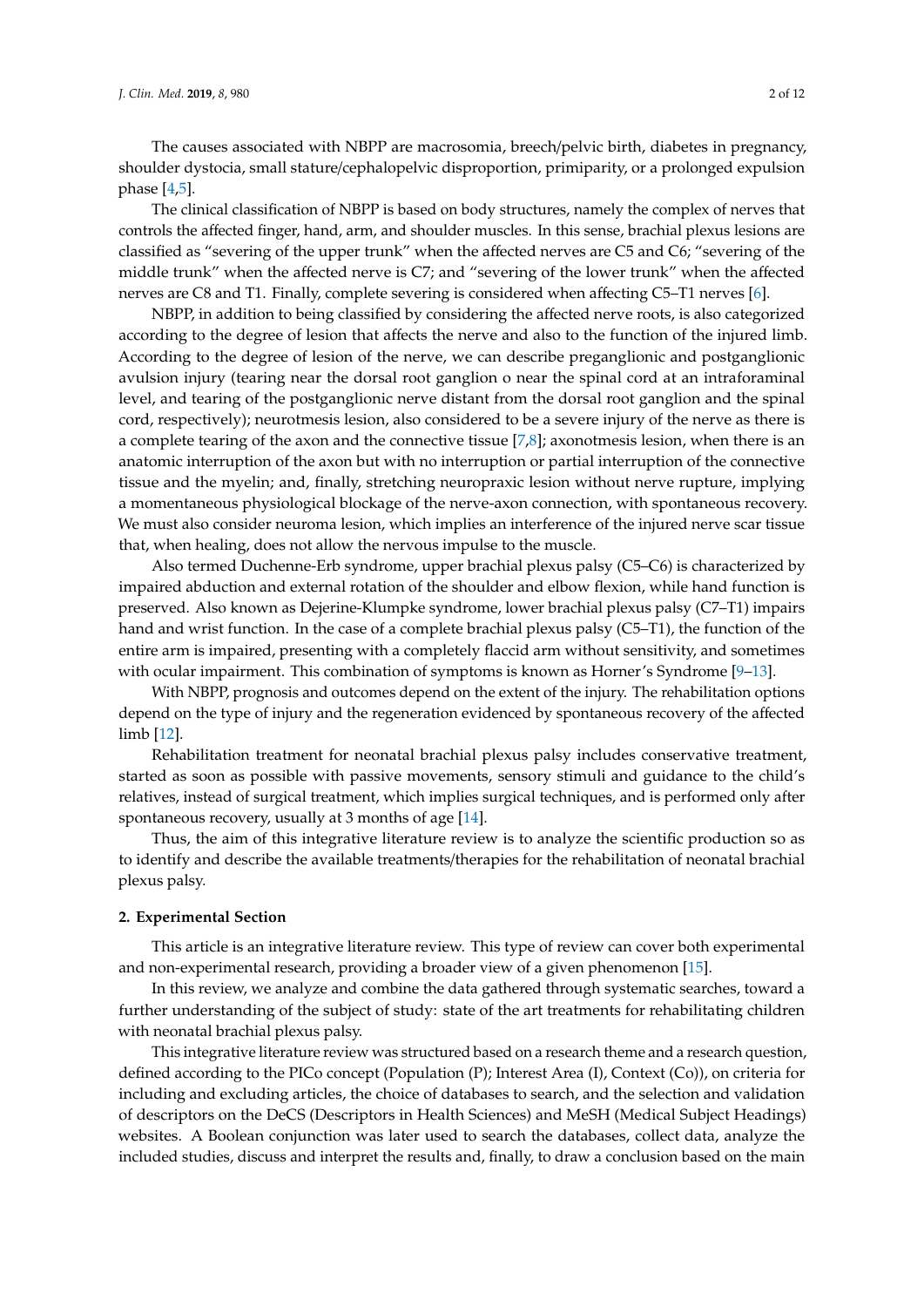results. The research question was posed with resort to the PICo strategy: What are the available on the main results. The results of process with please with research to the PICO strategy: What are the main<br>rehabilitation treatments/therapies for neonatal brachial plexus palsy?

The article search for this integrative literature review was performed during January 2019, The article search for this integrative increased review was performed during January 2019,<br>using the EBSCOhost and BVS (Biblioteca Virtual em Saúde) platforms, and the CINAHL Complete, MEDLINE Complete, LILACS and PubMed databases. The following descriptors were eventually MEDLINE Complete, LILACS and PubMed databases. The following descriptors were eventually used: neonatal/obstetric brachial plexus palsy AND rehabilitation. used: neonatal/obstetric brachial plexus palsy AND rehabilitation.  $\frac{1}{2}$  using the EBSCO does the EBSCO  $\frac{1}{2}$  is  $\frac{1}{2}$  in  $\frac{1}{2}$  in  $\frac{1}{2}$  in  $\frac{1}{2}$  in  $\frac{1}{2}$  in  $\frac{1}{2}$  in  $\frac{1}{2}$  in  $\frac{1}{2}$  in  $\frac{1}{2}$  in  $\frac{1}{2}$  in  $\frac{1}{2}$  in  $\frac{1}{2}$  in  $\frac{1}{2}$  i

The inclusion criteria were availability (full-text articles), publication language (English, French, The inclusion criteria were availability (full-text articles), publication language (English, French, Spanish, and Portuguese), publication date (last five years), and all types of articles related to neonatal Spanish, and Portuguese), publication date (last five years), and all types of articles related to brachial plexus palsy. The references within the included articles were also considered. The exclusion criteria considered were articles that address brachial plexus palsy in adults (excluding articles on populations of 19 years of age or over this age), articles that address brachial plexus palsy non congenital and articles with costs of obtaining. Articles were selected by reading their title and abstract, and, whenever this proved insufficient, the full text of the article was read.

## **3. Results 3. Results**

Of the 49 initially identified articles, 13 were found to meet the inclusion criteria [\[4,](#page-9-2)[16–](#page-10-8)[27\]](#page-10-9) after Of the 49 initially identified articles, 13 were found to meet the inclusion criteria [4,16–27] after reading the title, abstract, and the full article. For a better understanding of the search strategy and selection of articles that constituted the sample for our integrative literature review, a PRISMA flow selection of articles that constituted the sample for our integrative literature review, a PRISMA flow chart was built (Figure [1\)](#page-2-0). Thus, 49 articles were then identified (24 in the FBSCOHost platform and chart was built (Figure 1). Thus, 49 articles were then identified (24 in the FBSCOHost platform and 25 in the BVS platform). However, 1 article was excluded for finding a duplicate and 31 articles were 25 in the BVS platform). However, 1 article was excluded for finding a duplicate and 31 articles were also excluded after title search, resulting in 16 validated articles. After reading full texts and taking also excluded after title search, resulting in 16 validated articles. After reading full texts and taking into account the inclusion criteria, 13 articles were selected as eligible and this is why our sample is into account the inclusion criteria, 13 articles were selected as eligible and this is why our sample is made up of 13 articles. made up of 13 articles.

<span id="page-2-0"></span>

**Figure 1.** PRISMA flowchart. **Figure 1.** PRISMA flowchart.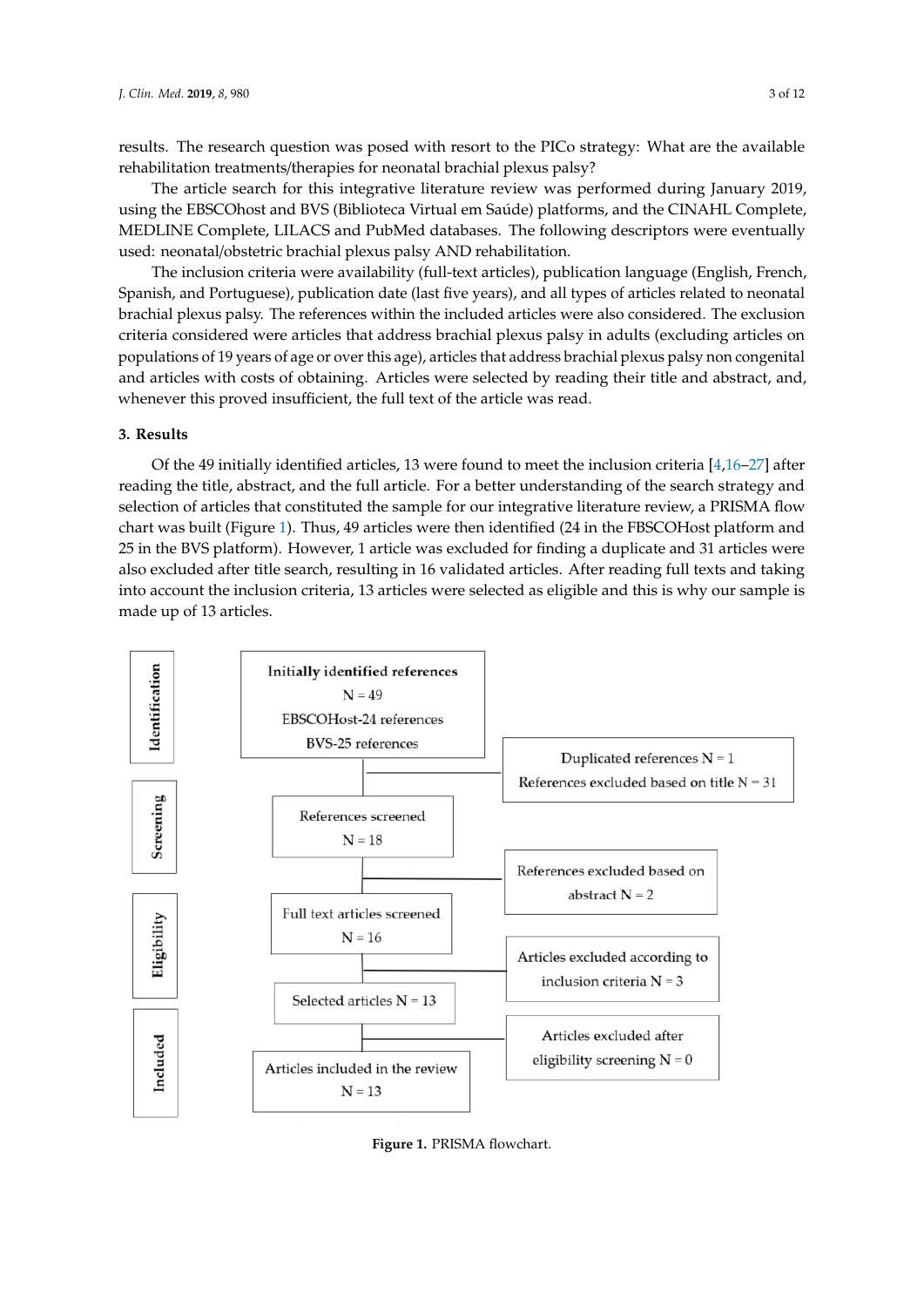Two of these articles were published in 2018 [\[19](#page-10-10)[,22\]](#page-10-11), one in 2017 [\[26\]](#page-10-12), two in 2016 [\[16](#page-10-8)[,25\]](#page-10-13), three in 2015 [\[4](#page-9-2)[,20,](#page-10-14)[24\]](#page-10-15), and five in 2014 [\[17,](#page-10-16)[18,](#page-10-17)[21,](#page-10-18)[24](#page-10-15)[,27\]](#page-10-9).

The countries of origin were Argentina [\[16\]](#page-10-8), the United States of America [\[19,](#page-10-10)[22,](#page-10-11)[23\]](#page-10-19), Spain [\[26\]](#page-10-12), the Netherlands [\[17\]](#page-10-16), Canada [\[18\]](#page-10-17), India [\[4\]](#page-9-2), Cuba [\[21\]](#page-10-18), Saudi Arabia [\[24,](#page-10-15)[27\]](#page-10-9), and Brazil [\[20,](#page-10-14)[25\]](#page-10-13).

The articles presented rehabilitation treatments/therapies for neonatal brachial plexus palsy, including (i) multidisciplinary conservative treatment [\[4](#page-9-2)[,19–](#page-10-10)[22\]](#page-10-11) using complementary means or techniques such as electrostimulation, botulinum toxin injection, immobilizing splints and constraint induced movement therapy [\[4,](#page-9-2)[19](#page-10-10)[,20](#page-10-14)[,22](#page-10-11)[,23,](#page-10-19)[26\]](#page-10-12), and (ii) surgical treatment, which includes primary and secondary surgeries [\[16](#page-10-8)[,20](#page-10-14)[,22\]](#page-10-11), where nerve transfer surgeries can use grafts of the median nerve, phrenic nerve, and ulnar nerve [\[24](#page-10-15)[,25](#page-10-13)[,27\]](#page-10-9). The criteria that define the choice for conservative or surgical treatment are debated by several authors [\[17,](#page-10-16)[18,](#page-10-17)[21,](#page-10-18)[22,](#page-10-11)[27\]](#page-10-9) (Table [1\)](#page-6-0).

| <b>Table 1.</b> Description of the results. |
|---------------------------------------------|
|---------------------------------------------|

| Author(s), Year, Location                     | Population                                       | Aims                                                                                                                                    | <b>Methods</b>     |
|-----------------------------------------------|--------------------------------------------------|-----------------------------------------------------------------------------------------------------------------------------------------|--------------------|
| Socolovsky, M; et al. 2016,<br>Argentina [16] | Articles about primary and<br>secondary surgery. | Identify and describe the primary and<br>secondary surgeries available for the<br>rehabilitation of obstetric brachial<br>plexus palsy. | Literature Review. |

**Results:** Primary surgery may be unnecessary if there is spontaneous recovery of the biceps before the age of 3 months. Authors defend a wider decision window for primary surgery ranging from 3 to 9 months after birth, avoiding unnecessary surgeries and favoring conservative treatment in the event of any recovery in elbow or shoulder function. There are three primary microsurgery techniques: (1) recession and reconstruction of the neuroma using interposed grafts, (2) neurolysis, and (3) nerve transfer. Secondary surgical procedures involve tendon transfer, arthrodesis, or osteotomies, and can be used in patients who have partially recovered after primary surgery, or in patients who have not undergone primary surgery and experience some form of spontaneous recovery, but still have some deficits. Secondary surgery targets the (1) shoulder, (2) elbow, and (3) hand.

| Author(s), Year, Location                         | Population    | Aims                                                                                                                                                | Method                          |
|---------------------------------------------------|---------------|-----------------------------------------------------------------------------------------------------------------------------------------------------|---------------------------------|
| Pondaag, W; Malessy, M.<br>2014, Netherlands [17] | Nine articles | Analyze and describe scientific<br>evidence on conservative<br>rehabilitation and surgical<br>rehabilitation of obstetric brachial<br>plexus palsy. | Systematic<br>Literature Review |

**Results:** The studies analyzed in this systematic review of the literature do not present scientific evidence favoring surgical treatment/nerve reconstruction over conservative treatment, where spontaneous recovery occurs. Most of the analyzed studies reveal surgical reconstruction of the nerves was performed in children who showed no spontaneous recovery during the first months of life.

| Author(s), Year, Location            | Population                                                 | Aims                                                                                                    | Methods           |
|--------------------------------------|------------------------------------------------------------|---------------------------------------------------------------------------------------------------------|-------------------|
| Bade, S; et al. 2014,<br>Canada [18] | Seventeen patients with<br>obstetric brachial plexus palsy | Explore situations where<br>reconstructive surgery is indicated for<br>obstetric brachial plexus palsy. | Exploratory Study |

**Results:** There is no consensus on indication and length of surgical treatment for obstetric brachial plexus palsy. It is advocated that excision of the neuroma or nerve grafting is indicated for children who do not have biceps function at the age of 3 months. Flexion and extension of the elbow combined with wrist extension, extension of the fingers, and thumb extension improve the prognosis of spontaneous recovery. Surgery is indicated if at 3 months of age there is evidence of avulsion of the nerve roots. The study shows that the biceps of children can recover at 5 months, but surgery is only counter-indicated at 3 months if upper function (shoulder) is partially recovered, especially the external rotation of the shoulder.

| Author(s), Year, Location                      | Population    | Aims                                                                                                                                     | Methods           |
|------------------------------------------------|---------------|------------------------------------------------------------------------------------------------------------------------------------------|-------------------|
| Justice, D; Awori, J. 2018,<br><b>USA</b> [19] | Four articles | Evaluate the efficacy of<br>neuromuscular electrostimulation in<br>restoring movement and function in<br>neonatal brachial plexus palsy. | Literature Review |

**Results:** Physiotherapists and occupational therapists often use neuromuscular electrostimulation to treat decreased muscle strength. Neuromuscular electrostimulation treatment involves using electrodes to deliver an electrical current to a muscle without nervous activity, with the aim of promoting functional recovery of the muscle after nerve injury. Electrostimulation is used concomitantly with exercise, massage, splinting, constraint induced movement therapy, and Ayurvedic therapy. Studies have shown that the use of electrostimulation inhibits muscle atrophy during the reinnervation period, and accelerates nerve regeneration, so an improvement in muscle strength and range of motion is associated with electrostimulation.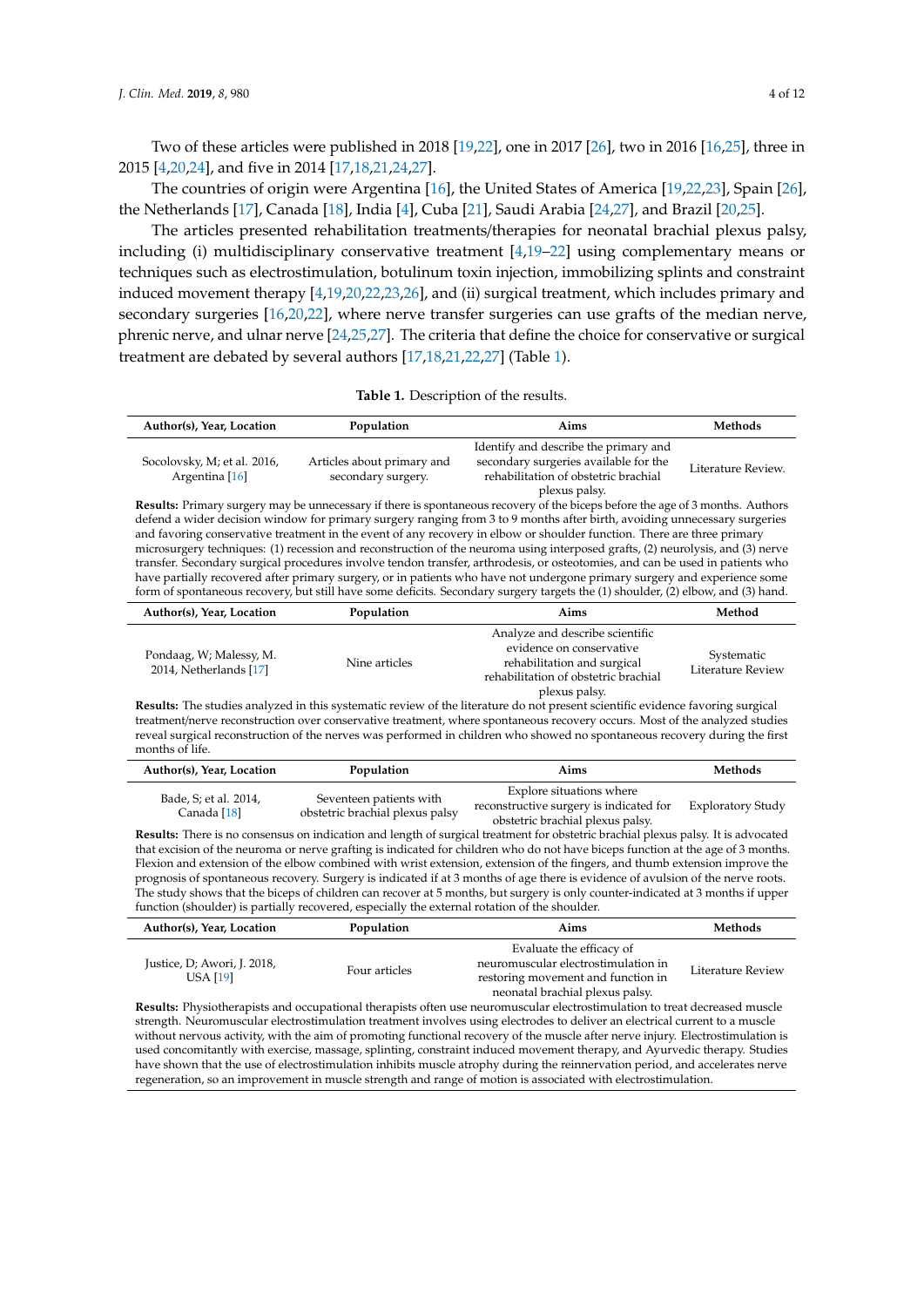|  | <b>Table 1.</b> Cont. |
|--|-----------------------|
|  |                       |

| Author(s), Year, Location      | Population                                         | Aims                                                                                                                                                                | Methods     |
|--------------------------------|----------------------------------------------------|---------------------------------------------------------------------------------------------------------------------------------------------------------------------|-------------|
| Jeyanthi, S; 2015, India $[4]$ | One child with obstetric<br>brachial plexus palsy. | Describe the benefits of<br>electrostimulation in improving<br>motor performance and functional<br>performance in a child with obstetric<br>brachial plexus injury. | Case study. |

**Results:** Conventional treatment of obstetric brachial plexus injury advocates early diagnosis and follow-up accompanied by physiotherapy and occupational therapy. In these therapies, which include passive mobilization, stretches, use of anterior and posterior splints to prevent deformities, especially during sleep, and early motor training to encourage efficient movements. Tactile stimulation is provided through different materials of different textures; vibration and brushing techniques to increase sensory awareness of the affected arm; bimanual activities to prevent limb disuse; strength and coordination exercises throughout the child's growth and development stage; and day-to-day activities that promote fine motor control. Electrostimulation is a technique used by these therapists with the aim of promoting rehabilitation, preventing muscle atrophy, promoting nerve regeneration, and increasing motor performance and joint manipulation, namely in the shoulder, elbow, and wrist, as well as increasing awareness of the limb. This study concludes that, as a complement to conventional therapies, electrical stimulation of nervous branches helps solve functional limb impairment and promotes active movement gains, especially in the biceps, and wrist and finger extensors.

| Author(s), Year, Location             | Population                                                                    | Aims                                                                                                                                                         | <b>Methods</b>    |
|---------------------------------------|-------------------------------------------------------------------------------|--------------------------------------------------------------------------------------------------------------------------------------------------------------|-------------------|
| Otto, HC; et al. 2015,<br>Brazil [20] | Articles on rehabilitation of<br>neonatal brachial plexus palsy<br>in infants | Describe current practices for<br>rehabilitating lactating infants with<br>neonatal brachial plexus palsy,<br>covering conservative and<br>surgical therapy. | Literature Review |

**Results:** Rehabilitation of neonatal brachial plexus palsy may include conventional treatment through therapies such as physiotherapy and occupational therapy, or surgery. The indication for surgery is not consensual. Some authors defend that surgery is indicated if there is no evidence of spontaneous recovery, especially of the biceps function in children up to the age of 3 months. Others defend that this assessment can be made later, up to the age of 6 months. This assessment not only covers elbow flexion, but also shoulder abduction, and elbow, wrist, and finger extension. In conventional treatment, physiotherapy and occupational therapy are of great importance, but it is essential to involve parents in the rehabilitation program, so that professionals and family members work jointly. A passive range of motion exercises are fundamental for preventing muscle contractions and should be done several times a day. It is important to include them in all day-to-day activities, such as with every nappy change, and at each meal (bottle/breast). As the child grows, develops, and gains intentional voluntary control and awareness of his/her body, it is important to promote activities that stimulate the affected limb so as to prevent apraxia. One possible strategy is to encourage bimanual activities. In children with compromised wrist extension, the use of temporary, posterior and anterior immobilizing splints can help improve hand function and prevent wrist drop. Splints are best used during sleep, so that the hand can be used during awake time activities. Excessive reinnervation of active muscles can result in co-contractions and contractures, which can be treated with botulinum toxin, allowing gains in mobility and range of motion. Regarding surgery, there are three approaches: neurolysis, nerve grafts, and nerve transfers.

| Author(s), Year, Location               | Population                                                                                                                                                 | Aims                                                                                                                                    | <b>Methods</b>    |
|-----------------------------------------|------------------------------------------------------------------------------------------------------------------------------------------------------------|-----------------------------------------------------------------------------------------------------------------------------------------|-------------------|
| Yanes, SVL; et al. 2014,<br>Cuba $[21]$ | Theoretical references that<br>address frequency, risk factors,<br>aetiology, anatomy, and<br>pathophysiology, lesion types,<br>prognosis, and treatments. | Describe the clinical elements related<br>to obstetric brachial plexus palsy and<br>present the different<br>rehabilitation strategies. | Literature Review |

**Results:** Currently, conservative treatment is recommended, i.e., physiotherapy and occupational therapy, engaging parents as important actors in the child's rehabilitation. Authors defend that conservative treatment must be applied as early as possible (2 to 3 weeks after birth) through gentle joint movements and sensory stimulation. The aim of the therapy is to ensure the necessary conditions for functional recovery following nerve regeneration, which implies the prevention of muscle shrinkage, sagging, and joint deformities through activities adapted to the child's development. The therapy should be administered several times a week, and at home, as frequently as possible, for example at each meal or with every nappy change. Sensory stimulation is as important as motor stimulation and can consist in suckling any finger on the injured limb and stimulating the skin with different textures, temperatures, and vibrations. The use of thermoplastic splints may be necessary to maintain wrist extension. Electrostimulation is also used in conservative treatment. As the child grows, rehabilitation remains important for integrating the limb into the body structure through integration activities and postural re-education of the upper limb and the chest. Exercises that target the recovery of muscle strength are important, even if neurological and muscle functions are not fully recovered. Surgery presents itself as an alternative for conservative treatment, with some authors defending that children who have not recovered their biceps function at the age of three months must undergo surgery. Others prefer to wait up to the age of six months if nerve root avulsion is not suspected.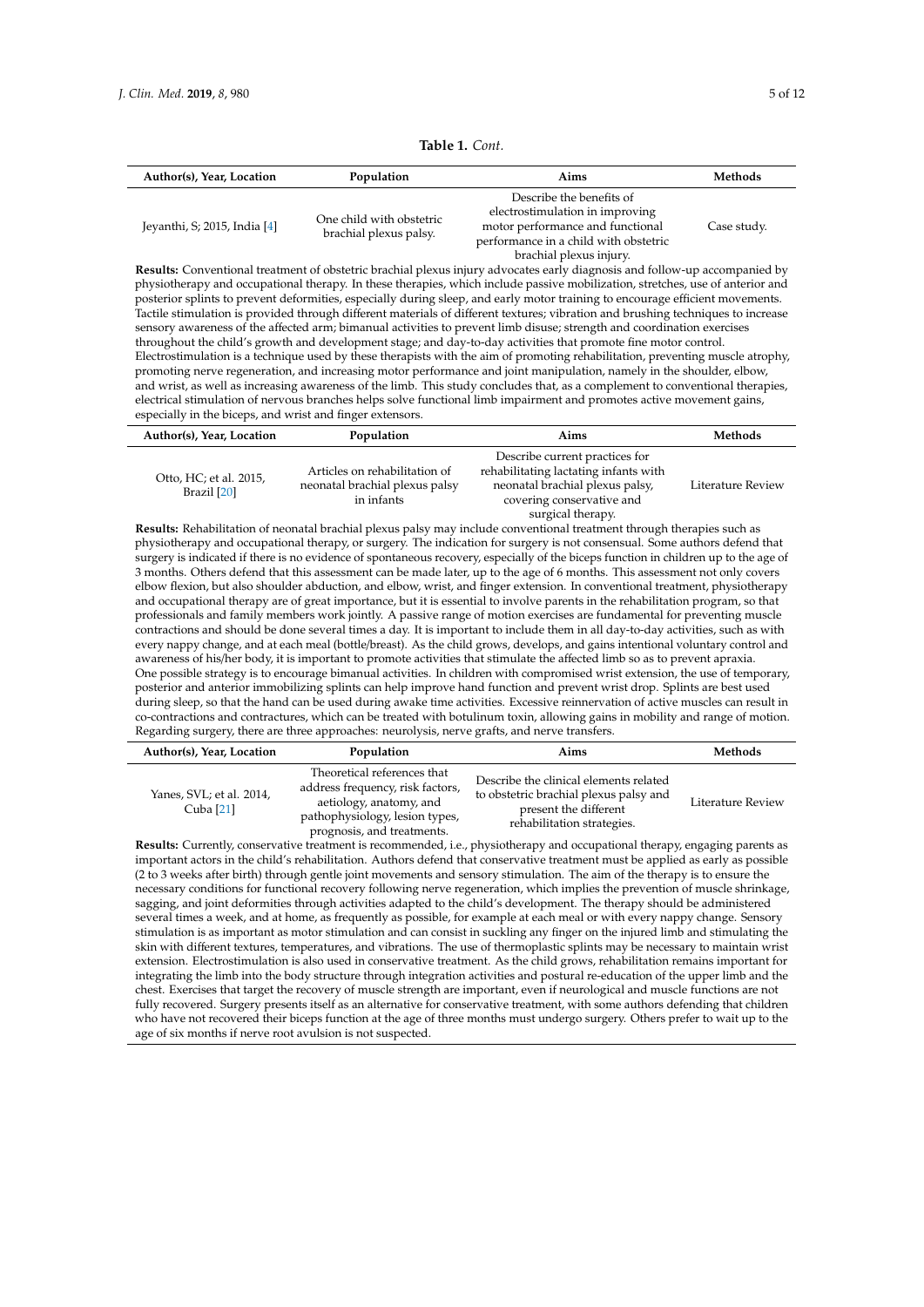|  | <b>Table 1.</b> Cont. |
|--|-----------------------|
|  |                       |

| Author(s), Year, Location                 | Population                                                                     | Aims                                                                                                                          | <b>Methods</b>    |
|-------------------------------------------|--------------------------------------------------------------------------------|-------------------------------------------------------------------------------------------------------------------------------|-------------------|
| Smith, B; et al. 2018,<br><b>USA</b> [22] | Articles on rehabilitation of<br>neonatal brachial plexus palsy<br>in infants. | Provide an update on the<br>rehabilitation of neonatal brachial<br>plexus palsy to replace old beliefs<br>with new paradigms. | Literature Review |

**Results:** The management of neonatal brachial plexus palsy has changed considerably in the last 25 years, leading to a paradigm shift. The old indication to immobilize the arm after diagnosis of the lesion is completely outdated. Currently, after early diagnosis of the lesion, the child is expected to undergo conservative treatment with physiotherapy and occupational therapy as soon as possible. The aim of these therapies is to promote a normal range of motion, the use of the affected limb, to strengthen muscles and develop independence. The child's family should be involved in the rehabilitation of neonatal brachial plexus palsy and trained on exercises that can be performed at home. Various techniques are used in these therapies: stretches, passive and active movements, muscle strengthening, and use of kinesiology tapes and electrostimulation, among others. As an alternative to conservative treatment, studies performed at the University of Toronto indicate that there is a surgical option for children without bicep function at the age of 3 months. If there is any evidence of recovery at the age of three months, the situation is reassessed between the age of 6 and 9 months to assess whether there is need for surgical intervention. Assessment at these stages indicate the need of early follow-up for children with obstetric brachial plexus palsy. Surgical options for these lesions involve nerve grafts, nerve transfer, or a combination of both. The nerve graft can be extracted from the nerve itself (autologous graft). Nerve transfers reconnect a nerve from a muscle with redundant function to the target without innervations.

| Author(s), Year, Location                  | Population                                                              | Aims                                                                                                                                                                                             | Methods    |
|--------------------------------------------|-------------------------------------------------------------------------|--------------------------------------------------------------------------------------------------------------------------------------------------------------------------------------------------|------------|
| Brown, SH; et al. 2015,<br><b>USA</b> [23] | A 17-year-old female patient<br>with neonatal brachial<br>plexus palsy. | Determine the efficacy of a therapy<br>program administered at home, where<br>movement of the healthy arm of a<br>17-year-old adolescent with neonatal<br>brachial plexus palsy was constrained. | Case Study |

**Results:** This therapy consists in constraining movement of the non-injured arm to stimulate movement of the injured arm through active exercises that promote mobility, range of motion, and strength. This case study demonstrates that constraining movement therapy of the non-injured arm, administered at home through activities performed one hour per day, can improve mobility, functional capacity, speed, range of motion, and hand manipulation ability in a teenager with neonatal brachial plexus palsy.

| Author(s), Year, Location                                | Population                                                                                                                                                                                                                                                                                  | Aims                                                                                                                                                                                        | Methods                |
|----------------------------------------------------------|---------------------------------------------------------------------------------------------------------------------------------------------------------------------------------------------------------------------------------------------------------------------------------------------|---------------------------------------------------------------------------------------------------------------------------------------------------------------------------------------------|------------------------|
| Al-Qattan, MM; El-Sayed,<br>AAF. 2014, Saudi Arabia [24] | A total of 15 infants underwent<br>phrenic nerve transfer to<br>reconstruct the suprascapular<br>nerve, 15 lactating infants<br>underwent accessory nerve<br>transfer to reconstruct the<br>suprascapular nerve, and the<br>potential to improve external<br>shoulder rotation was studied. | Verify if using a phrenic nerve graft to<br>reconstruct the suprascapular nerve in<br>case of an obstetric brachial plexus<br>palsy contributes to improving<br>external shoulder rotation- | Retrospective<br>Study |

**Results:** Surgery is one of the rehabilitation options for obstetric brachial plexus palsy, and there are several types of surgical procedures such as nerve grafting, among others. When the lesion affects the suprascapular nerve, shoulder function is impaired, especially abduction and external rotation. Grafts used to reconstruct the suprascapular nerve are often extracted from the proximal C5 root stump or the accessory nerve. This study introduces a communicating branch from the phrenic nerve as a potential donor for rebuilding the suprascapular nerve, when available and a suitable size. The study showed no significant improvement in the recovery of the shoulder's external rotation when the phrenic nerve or the accessory nerve were used as grafts. Therefore, we can assume that the communicating branch from the phrenic nerve can be considered an option to rebuild the suprascapular nerve.

| Author(s), Year, Location                  | Population                                                                                                             | Aims                                                                                                                                                                                                            | Methods                |
|--------------------------------------------|------------------------------------------------------------------------------------------------------------------------|-----------------------------------------------------------------------------------------------------------------------------------------------------------------------------------------------------------------|------------------------|
| Figueiredo, et al; 2016,<br>Brazil. $[25]$ | A total of 13 children between<br>the ages of 9 and 15 months<br>were treated according to the<br>Oberlin's Procedure. | Describe the results of ulnar nerve<br>transfer to the cutaneous nerve<br>(Oberlin's method) in the<br>improvement of elbow flexion, in<br>children with obstetric brachial plexus<br>palsy at the C5–C6 level. | Retrospective<br>Study |

**Results:** Obstetric brachial plexus palsy may involve neuropraxia or nerve root avulsion. The C5–C6 roots are frequently affected in obstetric brachial plexus palsy, compromising shoulder abduction and external rotation, elbow flexion, and forearm supination. This type of lesion is known as Erb's palsy. Elbow flexion is a fundamental aspect of arm function, and when absent in the affected arm, one of the treatment options is surgery. The Oberlin's procedure involves the transfer of the ulnar nerve to the cutaneous nerve, with the aim of improving elbow flexion. In this study, thirteen children underwent the abovementioned procedure. After surgery, the arm was immobilized with the shoulder in adduction and the elbow in flexion to the right. Physiotherapy and occupational therapy were then resumed, with specific activities to develop functionality, as well as active and passive mobilization. To evaluate the efficacy of the procedure, elbow flexion, supination of the forearm, and limb function were assessed, as was the nervous function of the donor during wrist flexion. The results reveal that the Oberlin's procedure significantly improves elbow flexion and functional use of the affected limb, without any loss of hand function, namely wrist flexion, because the ulnar nerve was used as a donor. No conclusions about supination can be drawn from the results. Nonetheless, the Oberlin's procedure is an effective option for recovering elbow function and should be consider alongside other procedures to restore shoulder function.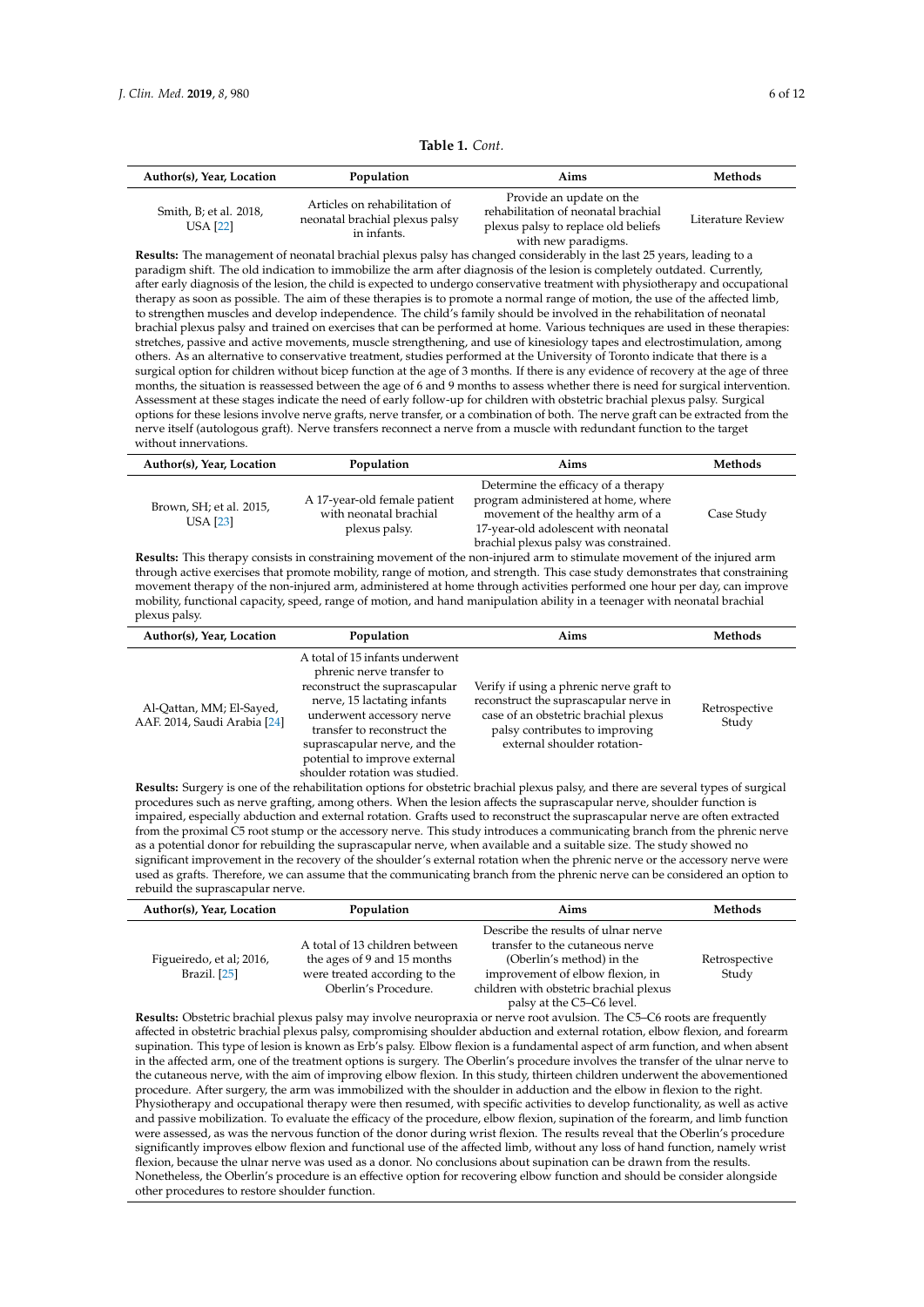|  | Table 1. Cont. |  |  |
|--|----------------|--|--|
|--|----------------|--|--|

<span id="page-6-0"></span>

| Author(s), Year, Location                        | Population                                                         | Aims                                                                                                                                                                                                                                                                                                                                                                                                                                                                                                                                                                                                                                                                                                                                                                                                                                                                                                                                                                                                                                                                                                                                                                                                                                                                                                                                                                                                                                         | Methods                           |
|--------------------------------------------------|--------------------------------------------------------------------|----------------------------------------------------------------------------------------------------------------------------------------------------------------------------------------------------------------------------------------------------------------------------------------------------------------------------------------------------------------------------------------------------------------------------------------------------------------------------------------------------------------------------------------------------------------------------------------------------------------------------------------------------------------------------------------------------------------------------------------------------------------------------------------------------------------------------------------------------------------------------------------------------------------------------------------------------------------------------------------------------------------------------------------------------------------------------------------------------------------------------------------------------------------------------------------------------------------------------------------------------------------------------------------------------------------------------------------------------------------------------------------------------------------------------------------------|-----------------------------------|
| García Ron, A; et al. 2017,<br>Spain $[26]$      | Fifteen cases of newborns with<br>obstetric brachial plexus palsy. | Describe the treatment of an obstetric<br>brachial plexus palsy with<br>ultrasound-guided botulinum<br>toxin infiltration.<br>Results: The severity and extent of the obstetric brachial plexus palsy determine recovery and sequelae. Some of these lesions<br>recover spontaneously during the first 6 to 8 weeks of life. However, there are more severe cases that leave permanent motor<br>sequelae and that are greatly disabling for limiting movement, strength and volume in the affected muscle. Permanent<br>functional limitation is frequently found in the more severe lesions, particularly affecting the muscles involved in external<br>shoulder rotation and abduction, elbow flexion, forearm supination, and wrist extension. The weakened state of these muscles<br>leads to a great imbalance of strength in relation to the healthy muscles. These persisting muscle imbalances limit the strength<br>and movement of the affected limb, leading to muscle contractures and bone deformities, particularly in the shoulder.<br>Treatment with botulinum toxin has shown efficacy in the treatment of muscle imbalances, co-contractions, and muscle<br>contractures. It is used to treat children with obstetric brachial plexus palsy, weakening healthy antagonistic muscles with the<br>aim of balancing strength, and allowing the affected muscles to develop. Strength and functional improvement are addressed | Prospective,<br>Descriptive Study |
| moderate/severe obstetric brachial plexus palsy. |                                                                    | through occupational therapy and physiotherapy, with movement patterns suited to the ongoing nerve recovery. In this study,<br>botulinum toxin infiltrations were started between the child's 6th and 18th month of life, with an average of three infiltrations<br>per child. The most frequently infiltrated muscles were the subscapular, the pectoralis major, the latissimus dorsi, and the<br>pronator teres. Results appear 2 to 3 weeks after infiltration, and the effect has an average duration of 4 months. In this study,<br>botulinum toxin infiltration managed to spare 3 children from undergoing surgery. All children improved functionality of the<br>limb and abnormal postures: improvement was observed both in the shoulder joint and the elbow joint. In conclusion, it is<br>important to use infiltration with botulinum toxin as adjuvant treatment to physiotherapy and/or surgical treatment in                                                                                                                                                                                                                                                                                                                                                                                                                                                                                                                |                                   |

| Author(s), Year, Location                                | Population                                                                                                                                | Aims                                                                                                                                                                                                                     | Methods           |
|----------------------------------------------------------|-------------------------------------------------------------------------------------------------------------------------------------------|--------------------------------------------------------------------------------------------------------------------------------------------------------------------------------------------------------------------------|-------------------|
| Al-Qattan, MM; Al-Kharfy,<br>TM. 2014, Saudi Arabia [27] | Ten cases of children with<br>upper $(C5-C6)$ obstetric<br>brachial plexus palsy, with<br>little or no late recovery of<br>elbow flexion. | To describe the results of median<br>nerve transfer to the biceps nerve,<br>with the aim of reinnervating the<br>biceps of children with obstetric<br>brachial plexus palsy at the C5–C6<br>level, known as Erb's palsy. | Descriptive Study |
|                                                          |                                                                                                                                           | <b>Results:</b> Surgical treatment is indicated in the absence of spontaneous recovery of elbow flexion in children with obstetric                                                                                       |                   |
|                                                          |                                                                                                                                           | brachial players palay at the C5, C6 level (Erb's paralysis), where the bicope perve is grafted. Pesteparative care includes the                                                                                         |                   |

brachial plexus palsy at the C5–C6 level (Erb's paralysis), where the biceps nerve is grafted. Postoperative care includes the immobilization of the affected arm for three weeks before intensive physiotherapy is restarted. This study describes the recovery of ten children with Erb's palsy, who underwent reconstructive surgery of the biceps nerve, using the median nerve as a donor. Reinnervation of the biceps nerve using the median nerve leads to improved elbow flexion.

#### **4. Discussion**

#### *4.1. Multidisciplinary Conservative Treatment*

Conservative treatment of neonatal brachial plexus palsy involves early diagnosis and follow-up, if possible, within two to three weeks after the child's birth [\[21\]](#page-10-18). Conservative treatment should involve a multidisciplinary team, composed of physiatrists, clinical neurophysiologist, neurosurgeons, occupational therapists, and physiotherapists. The treatment administered by the physiotherapist and occupational therapist involves smooth joint movements and sensory stimulation, such as passive/active mobilization exercises, stretches, tactile stimulation with different textures, vibration and brushing techniques to promote sensory ability in the injured limb, and bimanual activities. Sensory stimulation is as important as motor stimulation and can consist in suckling any finger on the injured limb and stimulating the skin with different textures, temperatures, and vibrations [\[4](#page-9-2)[,19](#page-10-10)[–22\]](#page-10-11). Electrical stimulation/electrostimulation is a complementary means or technique used in conservative therapies for the rehabilitation of brachial plexus palsy [\[4](#page-9-2)[,19\]](#page-10-10), that promotes gaining muscle tone/strength on the affected muscles, and significant improvements in the mobility of the injured limb. These therapies aim to ensure the conditions needed for the functional recovery of the limb following nerve regeneration, which implies the prevention of muscle shrinkage, sagging, joint deformities, and muscle contractures [\[20](#page-10-14)[,21\]](#page-10-18). Both therapies play a key role in the rehabilitation of neonatal brachial plexus palsy, but it is essential to involve parents in the rehabilitation program, so that professionals and family members work jointly. Therapy should be administered several times a week and, at home, as frequently as possible, for example at each meal or with every nappy change [\[20,](#page-10-14)[21\]](#page-10-18). Most studies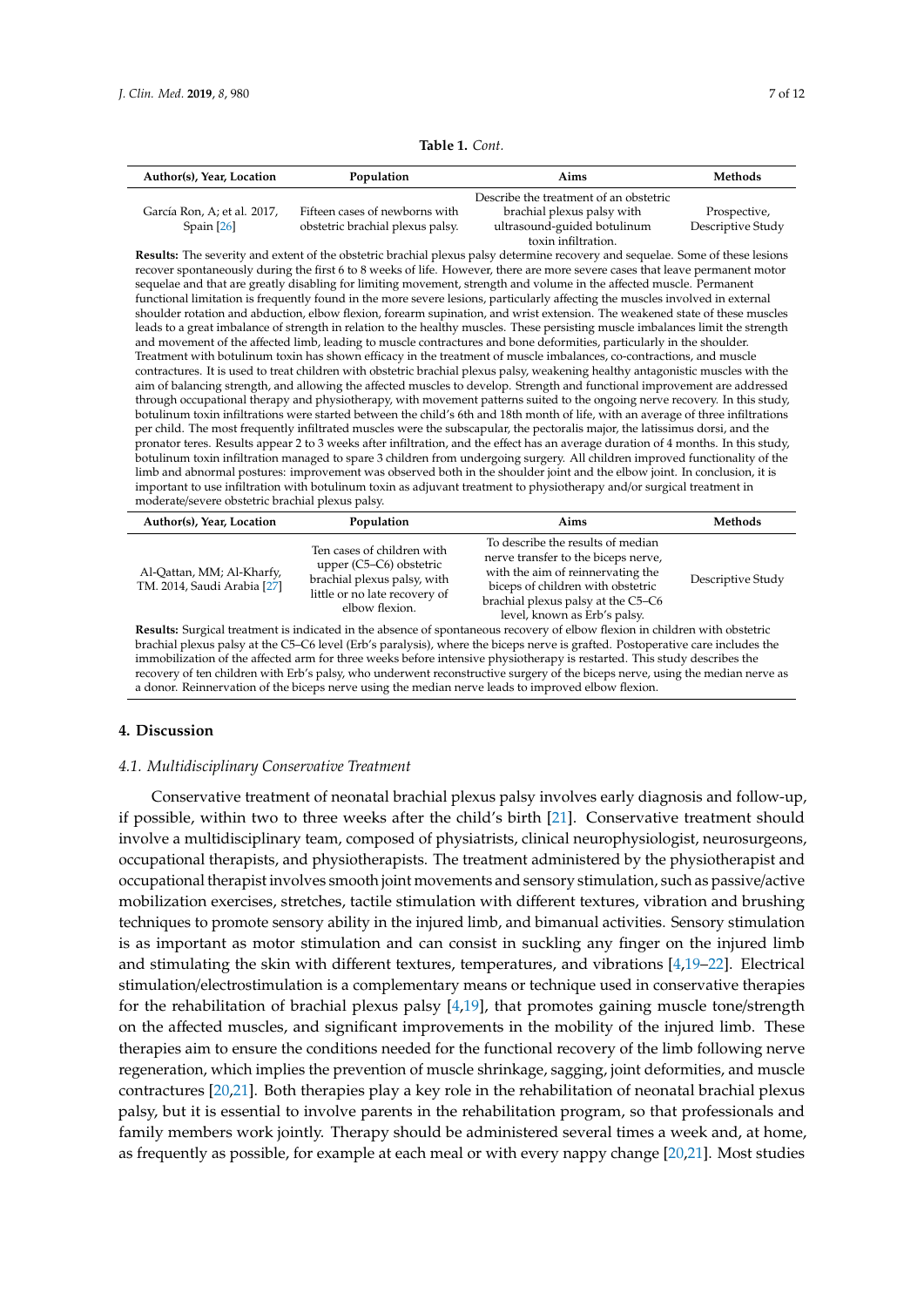reveal that conservative treatment performed by therapists significantly reduces injuries, removing the need for surgical intervention [\[28](#page-10-20)[,29\]](#page-10-21).

There are different tools that are used as means and/or complementary techniques to the conservative/surgical treatment of neonatal brachial plexus palsy, such as electrostimulation, botulinum toxin injection, thermoplastic splints, posterior and anterior temporary splints (for physiological positioning, facilitating functional motor function, and preventing vicious postures. Anterior and posterior fist or hand splints control and prevent, at the fist level, extreme ulnar flexion and deviation. Anterior splints can simultaneously control thumb adduction, and posterior splints allow more freedom of the child's palm), and constraint induced movement therapy [\[4](#page-9-2)[,19](#page-10-10)[,20](#page-10-14)[,22,](#page-10-11)[23,](#page-10-19)[26\]](#page-10-12).

Electrostimulation is commonly used to increase muscle strength, with the aim of promoting functional muscle recovery after nerve injury. It inhibits muscle atrophy during the reinnervation period, and accelerates nerve regeneration, resulting in improved muscle strength and range of motion in the injured limb [\[4](#page-9-2)[,19](#page-10-10)[,22\]](#page-10-11). The benefits of electrostimulation in the recovery of neonatal brachial plexus palsy as a complement to conservative/surgical treatment are evident [\[30\]](#page-10-22).

Injection of botulinum toxin into healthy antagonist muscles has proven effective in the treatment of muscle imbalances, co-contractions, and muscle contractures in children with neonatal brachial plexus palsy. The aim of this complementary treatment option is to balance strength and to allow the affected muscles to develop, by adapting the movement pattern to the ongoing nerve recovery [\[26\]](#page-10-12). Studies on the benefits of using botulinum toxin for treating neonatal brachial plexus palsy demonstrate benefits for the elbow function, with improved flexion and supination [\[31\]](#page-11-0).

The use of temporary immobilizing splints is indicated for children with impaired wrist function, which can help improve hand function and prevent wrist drop, thus promoting wrist extension. Some splints are used during sleep, and other more functional ones are used during awake time activities [\[20,](#page-10-14)[21\]](#page-10-18).

Constraint induced movement therapy demonstrates that performing activities at home for one hour a day can improve mobility, functional capacity, speed, range of motion, and hand manipulation ability [\[23\]](#page-10-19). Other studies reveal the effectiveness of movement therapy, leading to improvements in mobility, increased predisposition to use the injured limb, and frequency of use [\[32,](#page-11-1)[33\]](#page-11-2).

#### *4.2. Surgical Treatment*

Surgical nerve reconstruction may be necessary for rehabilitating patients with neonatal brachial plexus palsy, especially children who do not show spontaneous recovery during the first months of life [\[17\]](#page-10-16). However, conservative treatment should be favored whenever possible [\[16\]](#page-10-8).

When surgical intervention is required, both primary and secondary microsurgeries are available. Primary microsurgery techniques include recession and reconstruction of the neuroma, neurolysis, and nerve transfer [\[16,](#page-10-8)[20,](#page-10-14)[22\]](#page-10-11). Studies reveal that, as a primary surgery for neonatal brachial plexus palsy, neurolysis combined with nerve transfer produces good results [\[34\]](#page-11-3).

Nerve transfer surgeries reconnect nerves that have less important roles or are redundant with the target nerve, without innervation [\[22\]](#page-10-11).

In situations where the lesion affects the suprascapular nerve, shoulder function is impaired (abduction and external rotation). Grafts extracted from the proximal C5 root stump or the accessory nerve are often used to reconstruct the suprascapular nerve. The use of the phrenic nerve has also been shown to provide a similar level of recovery to the use of the median nerve, increasing the number of graft options available to recover suprascapular nerve function [\[24\]](#page-10-15).

When the C5–C6 nerve roots are affected, i.e., in Erb's palsy, affecting shoulder abduction and external rotation, elbow flexion, and forearm supination, and when there is no evidence of spontaneous recovery, surgery is a valid treatment option. The Oberlin's procedure involves the transfer of the ulnar nerve to the cutaneous nerve and is an effective way of recovering the elbow function, improving elbow flexion and leading to increased functional use of the affected limb [\[25\]](#page-10-13). Other studies corroborate the positive results in the recovery of the biceps function obtained with the Oberlin's procedure [\[35,](#page-11-4)[36\]](#page-11-5).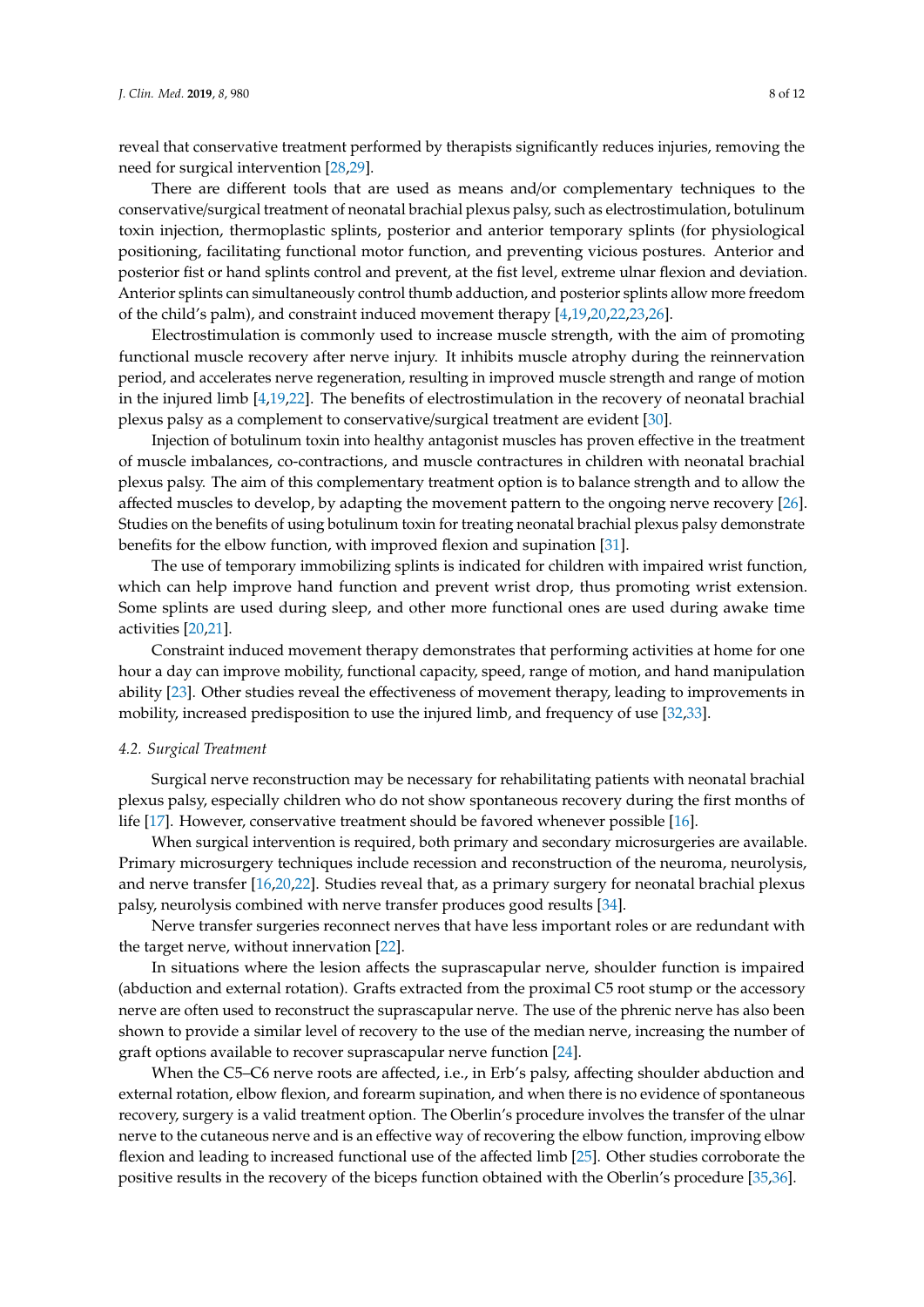Another alternative for treating Erb's palsy is to extract a graft from the median nerve and use it to reconstruct the biceps nerve, which has been shown to improve elbow flexion [\[27\]](#page-10-9). The use of the ulnar or median nerves as grafts for treating the biceps are viable options, not only because of the evidence supporting the recovery of the biceps function, but also due to the proximity of the biceps nerve [\[37\]](#page-11-6).

Secondary surgery involves tendon transfer, arthrodesis, or osteotomies, and may be an option for children who have partially recovered after primary surgery but still show some deficits deemed treatable, or for children who experience spontaneous recovery but still show some functional deficits. In summary, primary surgery is the initial treatment option for children who do not experience spontaneous recovery, and secondary surgery aims to promote the functional improvement of the limbs [\[16\]](#page-10-8). Other authors report that secondary surgery may include procedures to improve external shoulder rotation, such as the Hoffer's procedure, and the Steindler flexorplasty to improve elbow flexion. Secondary surgery is also used to improve hand function, but relevant studies suggest that improving hand function is a great challenge, and the results of these surgeries are merely palliative in most cases [\[38](#page-11-7)[–40\]](#page-11-8).

In general, with regard to surgical treatment, the authors argue that primary surgery includes surgical procedures involving nerve transfer, and the ulnar, median and phrenic nerves are used as grafts/donors in this type of surgery. Secondary surgeries are used in patients who, after primary surgery, have reached a certain level of recovery but still show some deficits considered treatable, or in patients who have not undergone primary surgery and show some type of spontaneous recovery but still have deficits.

#### *4.3. Criteria for Conservative*/*Surgical Treatment*

Criteria for opting between conservative treatment or surgical treatment for neonatal brachial plexus palsy are not consensual. There is no scientific evidence favoring surgical treatment/nerve reconstruction over conservative treatment. Children who do not show spontaneous recovery during the first months of life are considered suitable recipients of reconstructive nerve surgery [\[17\]](#page-10-16).

Some studies defend that primary surgery (neuroma excision or nerve graft) is indicated for children who do not have biceps function (elbow flexion against gravity) at the age of 3 months. If at this age there is evidence of nerve root avulsion, surgery is indicated. Some authors defend that the decision to operate can be postponed until 5–6 months if there is no biceps function at the age of 3 months, but some level of shoulder recovery is observed [\[18,](#page-10-17)[21\]](#page-10-18).

Some studies defend that if there is some level of recovery of the biceps function at the age of 3 months, the situation can be reassessed between the age of six and nine months to assess whether there is need for surgical intervention [\[22\]](#page-10-11). Other authors corroborate the influence of biceps recovery in opting for conservative/surgical treatment, stating that biceps recovery before the age of three months is a predictor of complete or near-complete shoulder recovery. The exact moment to decide on nerve reconstruction is difficult to identify, but a possible range is established between the child's third and sixth month of life [\[41,](#page-11-9)[42\]](#page-11-10).

Neonatal brachial plexus palsy is complex, present with many different severity levels and prognoses, as well as reinnervation and recovery patterns, which are unpredictable factors that make it harder to define rigorous criteria for reconstructive surgery [\[18\]](#page-10-17). Several scientific studies reveal how difficult it is to opt for surgical treatment of neonatal brachial plexus palsy. For severe lesions, with avulsion and rupture of the nerve roots, the neurological prognosis without surgical intervention is poor, justifying surgical treatment. Another strong indicator for surgery is decreased hand function without spontaneous recovery. For children that present with partial lesions at the C5–C6 or C5–C6–C7 level, surgery is a "grey area", as different levels of spontaneous recovery can take place, leading to the decision for surgery at different stages during the child's life, namely at 3 months of age, 5–6 months, or up to 9 months [\[43,](#page-11-11)[44\]](#page-11-12).

Surgical treatment is not a consensual option among the different authors. Some authors defend the surgical intervention at the age of three months if there is no spontaneous recovery or if there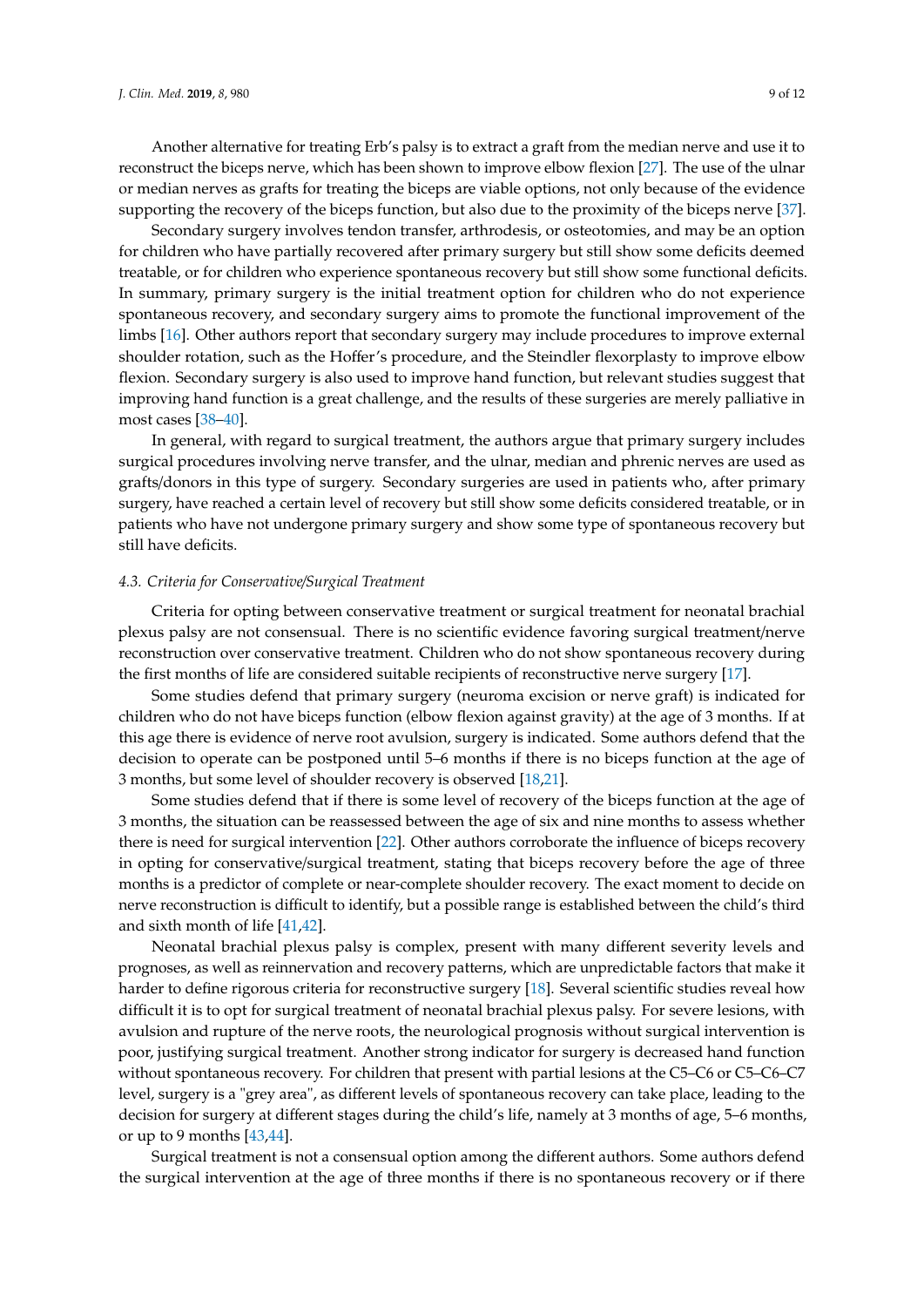is evidence of nerve root. Others defend the evaluation surgery at the age of 5–6 months, or at 6–9 months in children who, despite lacking biceps function at three months of age, experienced at this time some spontaneous recovery of the injured limb. An early rehabilitation treatment based on intensive multidisciplinary conservative treatment can lead to favorable functional outcomes in children whose biceps recover spontaneously between the ages of 3 and 6 months. When there is no spontaneous recovery or complete paralysis of the limb, the most widely prescribed treatment is the surgical treatment.

#### **5. Conclusions**

In the rehabilitation of NBPP there are two options of therapies or treatments: the conventional/conservative treatment and the surgical treatment. The conventional/conservative multidisciplinary treatment, which includes intensive physiotherapy/occupational therapy sessions, using in a complementary way, means and or techniques such as electrostimulation, immobilizing splints, constraint induced movement therapy, the work of joint action with families, and/or botulinum toxin injection; and the surgical treatment that includes primary and secondary surgeries, respectively the first ones are indicated for children who do not have any type of spontaneous rehabilitation in the first three months of life, and the later are an option for ex-post treatment for children who still present functional limitations or significant functional deficits of the injured limb, after spontaneous recovery or in children who were subjected initially to primary surgery. There is unanimous agreement that early conservative treatment is the main treatment option for the rehabilitation of neonatal brachial plexus palsy. Whatever the type of lesion, it is generally expected that clinical development/recovery will progressively help defining the diagnosis, thus facilitating decision making to maintain the conservative treatment or opt for surgical treatment, restarting the intensive conservative treatment after the surgeries.

Despite the important conclusions that this integrative literature revision allowed us to identify in relation to the rehabilitation treatment options of NBPP, we also noticed that there is no current scientific evidence on some rehabilitation means/techniques used in conservative treatments, that is, some positioning of the limbs (like external rotation of the shoulder and forearm to prevent contractures and deformities (glenohumeral dysplasia); the use of kinesiology tapes; the use of weight shift on the injured limb (at key stages of the child's development), and hydrotherapy from the age of 6 months). Due to this multiplicity, we identified the need for further research on these types of means/techniques.

**Author Contributions:** Conceptualization, F.F.; Data curation, F.F. and F.F.-S.; Formal analysis, F.F., J.G.-S. and F.F.-S.; Investigation, J.G.-S. and L.J.; Methodology, J.G.-S., L.J. and F.F.-S.; Project administration, F.F.; Resources, F.F.-S.; Supervision, F.F.; Validation, F.F. and L.J.; Visualization, J.G.-S. and F.F.-S.; Writing–original draft, F.F. and L.J.; Writing–review & editing, J.G.-S.

**Conflicts of Interest:** The authors declare no conflict of interest.

#### **References**

- <span id="page-9-0"></span>1. Chauhan, S.P.; Blackwell, S.B.; Ananth, C.V. Neonatal brachial ple-xus palsy: Incidence, prevalence, and temporal trends. *Semin Perinatol.* **2014**, *38*, 210–218. [\[CrossRef\]](http://dx.doi.org/10.1053/j.semperi.2014.04.007) [\[PubMed\]](http://www.ncbi.nlm.nih.gov/pubmed/24863027)
- 2. Collado-Vázquez, S.; Jiménez-Antona, C.; Carrillo, J. Parálisis braquial obstétrica, una revisión histórica. *Rev. Neurol.* **2012**, *55*, 619–625. [\[CrossRef\]](http://dx.doi.org/10.33588/rn.5510.2012485) [\[PubMed\]](http://www.ncbi.nlm.nih.gov/pubmed/23143963)
- <span id="page-9-1"></span>3. Abzug, J.M.; Chafetz, R.S.; Gaughan, J.P.; Ashworth, S.; Kozin, S.H. Shoulder function after medial approach and derotational humeral osteotomy in patients with brachial plexus birth palsy. *J. Pediatr. Orthop.* **2010**, *30*, 469–474. [\[CrossRef\]](http://dx.doi.org/10.1097/BPO.0b013e3181df8604) [\[PubMed\]](http://www.ncbi.nlm.nih.gov/pubmed/20574265)
- <span id="page-9-2"></span>4. Jeyanthi, S. The effect of Nerve Branch Stimulation in Adjunct to convencional Treatment on C6-C7 Obstetric Brachial Plexus Injury: A Case Report. *Indian J. Physiother Occup. Ther.* **2015**, *9*, 150–155. [\[CrossRef\]](http://dx.doi.org/10.5958/0973-5674.2015.00071.4)
- <span id="page-9-3"></span>5. Doumouchtsis, S.K.; Arulkumaran, S. Are all brachial plexus injuries caused by shoulder dystocia? *Obstet. Gynecol. Surv.* **2009**, *64*, 615–623. [\[CrossRef\]](http://dx.doi.org/10.1097/OGX.0b013e3181b27a3a) [\[PubMed\]](http://www.ncbi.nlm.nih.gov/pubmed/19691859)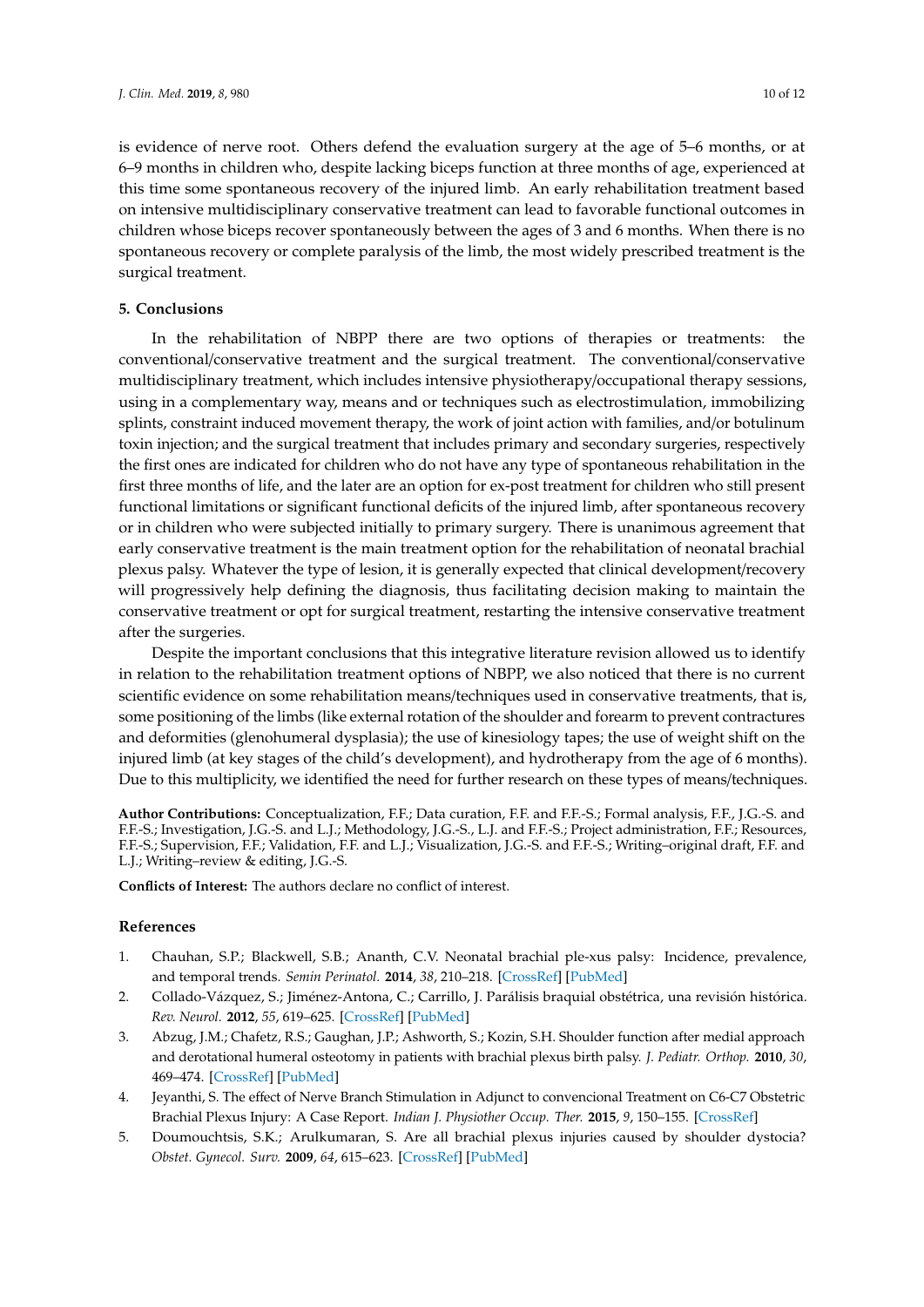- <span id="page-10-0"></span>6. Dijk, J.G.; Pondaag, W.; Malessy, M.J. Obstetric lesions of brachial plexus. *Muscle Nerve.* **2001**, *24*, 1451–1461. [\[CrossRef\]](http://dx.doi.org/10.1002/mus.1168) [\[PubMed\]](http://www.ncbi.nlm.nih.gov/pubmed/11745946)
- <span id="page-10-1"></span>7. Dogliotti, A.A. Conceptos actuales en la parálisis braquial perinatal. Parte 1: Etapa temprana. *Arch. Argent. Pediatr.* **2011**, *109*, 347–353. [\[CrossRef\]](http://dx.doi.org/10.5546/aap.2011.347) [\[PubMed\]](http://www.ncbi.nlm.nih.gov/pubmed/21829877)
- <span id="page-10-2"></span>8. Waters, P.M. Update on management of pediatric brachial plexus palsy. *J. Pediatr. Orthop. B.* **2005**, *25*, 116–126.
- <span id="page-10-3"></span>9. Birch, R. *Surgical Disorders of the Peripheral Nerves*, 2nd ed.; Springer: Berlin/Heidelberg, Germany, 2011.
- 10. Heise, C.O.; Martins, R.S.; Foroni, L.H.; Siqueira, M.G. Prognostic value of thumb pain sensation in birth brachial plexopathy. *Arq. Neuropsiquiatr.* **2012**, *70*, 590–592. [\[CrossRef\]](http://dx.doi.org/10.1590/S0004-282X2012000800006)
- <span id="page-10-5"></span>11. Kay, S.P. Obstetrical brachial palsy. *Br. J. Plast. Surg.* **1998**, *51*, 43–50. [\[CrossRef\]](http://dx.doi.org/10.1054/bjps.1997.0166)
- 12. Alfonso, I.; Alfonso, D.T.; Papazian, O. Focal upper extremity neuropathy in neonates. *Semin. Pediatr. Neurol.* **2000**, *7*, 4–14. [\[CrossRef\]](http://dx.doi.org/10.1016/S1071-9091(00)80005-4)
- <span id="page-10-4"></span>13. Al-Qattan, M.M.; Al-Khawashki, H. The "beggar's" hand and the "unshakable" hand in children with total obstetric brachial plexus palsy. *Plast. Reconstr. Surg.* **2002**, *109*, 1947–1952. [\[CrossRef\]](http://dx.doi.org/10.1097/00006534-200205000-00026) [\[PubMed\]](http://www.ncbi.nlm.nih.gov/pubmed/11994598)
- <span id="page-10-6"></span>14. Tavares, A.P.S.; Watanabe, B.M.N.; Oliveira, T.C. *A terapia ocupacional favorecendo o desenvolvimento neuropsicomotor, ao intervir precocemente, em crianças com paralisia braquial obstétrica. [Trabalho de Conclusão de Curso de Terapia Ocupacional]*; Centro Universitário Católico Salesiano Auxilium: Lins, SP, Brazil, 2008. (In Portuguese)
- <span id="page-10-7"></span>15. Whittemore, R.; Knafl, K. The integrative review: Updated methodology. *J. Adv. Nurs.* **2005**, *52*, 56–62. [\[CrossRef\]](http://dx.doi.org/10.1111/j.1365-2648.2005.03621.x) [\[PubMed\]](http://www.ncbi.nlm.nih.gov/pubmed/16268861)
- <span id="page-10-8"></span>16. Socolovsky, M.; Robla, C.J.; Dominguez, P.M.; Nizzo, G.; Valbuena, S.; Varone, E. Obstetric brachial plexus palsy: Reviewing the literature comparing the results of primary versus secondary surgery. *Childs Nerv. Syst.* **2016**, *32*, 415–425. [\[CrossRef\]](http://dx.doi.org/10.1007/s00381-015-2971-4) [\[PubMed\]](http://www.ncbi.nlm.nih.gov/pubmed/26615411)
- <span id="page-10-16"></span>17. Pondaag, W.; Malessy, M. The Evidence for Nerve Repair in Obstetric Brachial Plexus Palsy Revisited. *Biomed. Res. Int.* **2014**, 1–11. [\[CrossRef\]](http://dx.doi.org/10.1155/2014/434619) [\[PubMed\]](http://www.ncbi.nlm.nih.gov/pubmed/24551845)
- <span id="page-10-17"></span>18. Bade, S.; Lin, J.; Curtis, C.; Clarke, H. Extending the Indications for Primary Nerve Surgery in Obstetrical Brachial Plexus Palsy. *Biomed. Res. Int.* **2014**, 1–5. [\[CrossRef\]](http://dx.doi.org/10.1155/2014/627067) [\[PubMed\]](http://www.ncbi.nlm.nih.gov/pubmed/24524082)
- <span id="page-10-10"></span>19. Justice, D.; Awori, J. Use of Neuromuscular Electrical Stimulation in the Treatment of Neonatal Brachial Plexus Palsy: A Literature Review. *Open J. Occup. Ther.* **2018**, *6*, 1–11. [\[CrossRef\]](http://dx.doi.org/10.15453/2168-6408.1431)
- <span id="page-10-14"></span>20. Otto, H.C.; Martins, R.; Siqueira, M. Neonatal brachial plexus palsy: A permanente challenge. *Arq. Neuropsiquiatr.* **2015**, *73*, 803–808. [\[CrossRef\]](http://dx.doi.org/10.1590/0004-282X20150105)
- <span id="page-10-18"></span>21. Yanes, S.V.L.; Sandobal, F.E.C.; Camero, A.D.; Ojeda, D.L. Obstetric Brachial Plexus Palsy in the Context of Early Physical Rehabilitation. *MediSur* **2014**, *12*, 635–649.
- <span id="page-10-11"></span>22. Smith, B.; Daunter, A.; Yang, L.; Wilson, T. An Update on the Management of Neonatal Brachial Plexus Palsy-Replacing Old Paradigms A Review. *JAMA Pediatr.* **2018**, *172*, 585–591. [\[CrossRef\]](http://dx.doi.org/10.1001/jamapediatrics.2018.0124)
- <span id="page-10-19"></span>23. Brown, S.H.; Napier, R.; Nelson, V.S.; Yang, L.J. Home-based movement therapy in neonatal brachial plexus palsy: A case study. *J. Hand Ther.* **2015**, *28*, 307–312. [\[CrossRef\]](http://dx.doi.org/10.1016/j.jht.2014.10.004) [\[PubMed\]](http://www.ncbi.nlm.nih.gov/pubmed/26001584)
- <span id="page-10-15"></span>24. Al-Qattan, M.M.; El-Sayed, A.A.F. The use of the Phrenic Nerve Communicating Branch to the Fifth Cervical Root for Nerve Transfer to the Suprascapular Nerve in Infants with Obstetric Brachial Plexus Palsy. *Biomed. Res. Int.* **2014**, 1–4. [\[CrossRef\]](http://dx.doi.org/10.1155/2014/153182) [\[PubMed\]](http://www.ncbi.nlm.nih.gov/pubmed/24800206)
- <span id="page-10-13"></span>25. Figueiredo, R.M.; Grechi, G.; Gepp, R.A. Oberlin's procedure in children with obstetric brachial plexus palsy. *Childs Nerv. Syst.* **2016**, *32*, 1085–1091. [\[CrossRef\]](http://dx.doi.org/10.1007/s00381-015-3007-9) [\[PubMed\]](http://www.ncbi.nlm.nih.gov/pubmed/26759018)
- <span id="page-10-12"></span>26. García Ron, A.; Gallardo, R.; Huete Hermani, B. Utility of ultrasound-guided injection of botulinum toxin type A for muscle imbalance in children with obstetric brachial plexus palsy: Description of the procedure and action protocol. *Neurologia* **2017**, *34*, 1–9. [\[CrossRef\]](http://dx.doi.org/10.1016/j.nrleng.2018.12.001)
- <span id="page-10-9"></span>27. Al-Qattan, M.M.; Al-Kharfy, T.M. Median Nerve to Biceps Nerve Transfer to Restore Elbow Flexion in Obstetric Brachial Plexus Palsy. *Biomed. Res. Int.* **2014**, 1–4. [\[CrossRef\]](http://dx.doi.org/10.1155/2014/854084) [\[PubMed\]](http://www.ncbi.nlm.nih.gov/pubmed/24511548)
- <span id="page-10-20"></span>28. Yang, L.J. Neonatal brachial plexus palsy: Management andprognostic factors. *Semin Perinatol.* **2014**, *38*, 222–234. [\[CrossRef\]](http://dx.doi.org/10.1053/j.semperi.2014.04.009)
- <span id="page-10-21"></span>29. Amador, E.V. Trauma del plexo braquial: Conceptos actuales en el diagnóstico y tratamiento quirúrgico. *Rev. Col. Med. Fis. Rehab.* **2013**, *23*, 160–169. [\[CrossRef\]](http://dx.doi.org/10.28957/rcmfr)
- <span id="page-10-22"></span>30. Okafor, U.A.; Akinbo, S.R.; Sokunbi, O.G.; Okanlawon, A.O.; Noronha, C.C. Comparison of electrical stimulation and conventional physiotherapy in functional rehabilitation in Erb's palsy. *Nig. Q. J. Hosp. Med.* **2008**, *18*, 202–205. [\[CrossRef\]](http://dx.doi.org/10.4314/nqjhm.v18i4.45029)